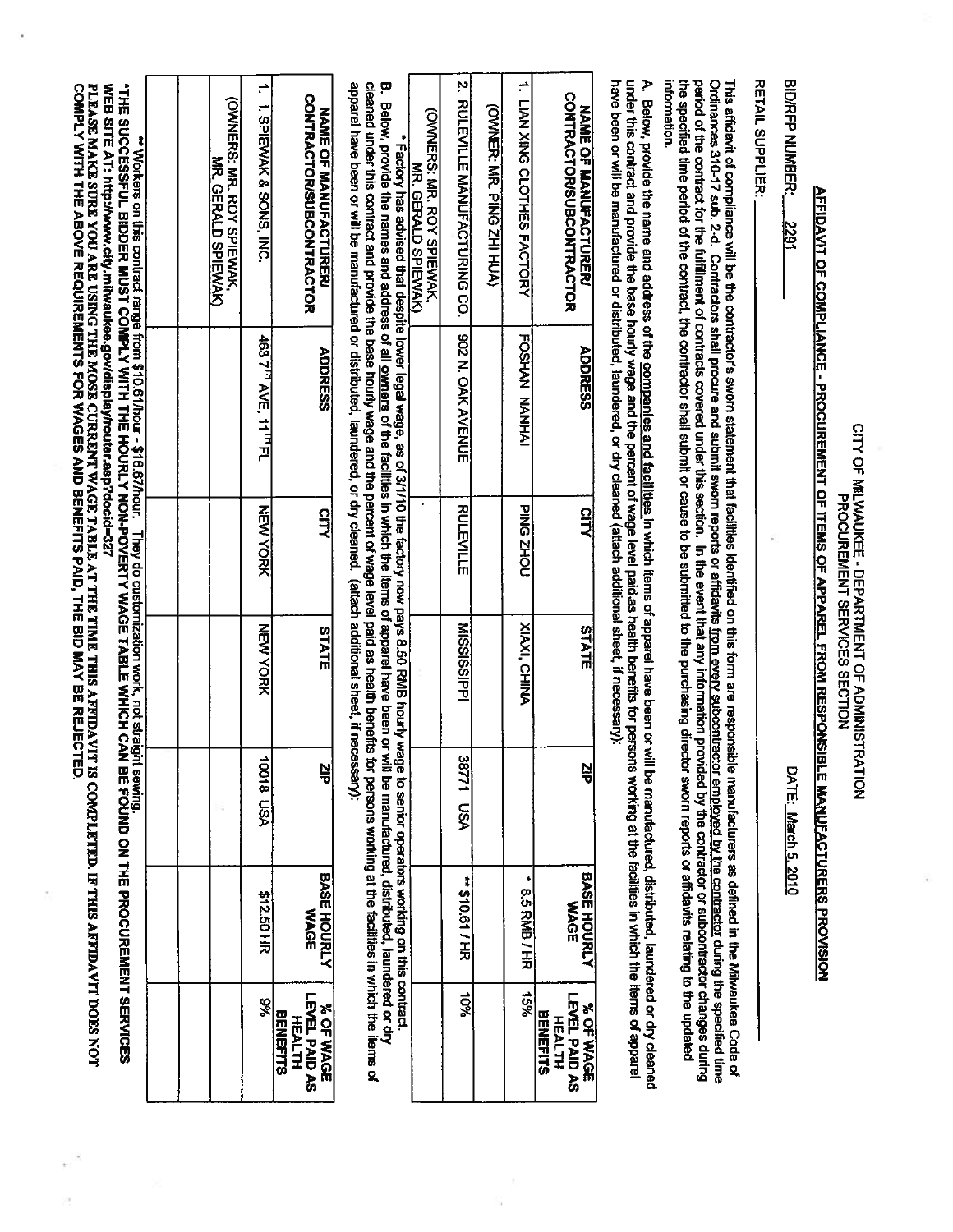| GYOFFICE/SharedFORMSickerobiothertom ray4 09.0cc | amin <sub>'ny ma</sub><br>Anterican<br>YED.<br><b>Contract of Contract of Contract of Contract of Contract of Contract of Contract of Contract of Contract of Co</b>                                                              | Personally came before me on this<br><b>C</b><br>El                                                                                                                    | COMPANY NAME:<br><b>PRINTED NAME:</b><br><b>AUTHORIZED SIGNATURE:</b><br><b>ROY J SPIEWAK</b>                                                              | 888<br>Withholding of payments.                                                                                                                                                                                                                                                                                                  | Further, I understand that any false statement on these forms could result in:                                                                                                                                                                                                                                                                                                                                     |  |
|--------------------------------------------------|-----------------------------------------------------------------------------------------------------------------------------------------------------------------------------------------------------------------------------------|------------------------------------------------------------------------------------------------------------------------------------------------------------------------|------------------------------------------------------------------------------------------------------------------------------------------------------------|----------------------------------------------------------------------------------------------------------------------------------------------------------------------------------------------------------------------------------------------------------------------------------------------------------------------------------|--------------------------------------------------------------------------------------------------------------------------------------------------------------------------------------------------------------------------------------------------------------------------------------------------------------------------------------------------------------------------------------------------------------------|--|
|                                                  | Mo. 24-4864342<br>Qualified in Kings Courty<br>Commission Expless Jure 30, 20:<br>Notary Public, State of N<br>RONI LIEVIN<br><b>No York</b><br><b>NOTARY PUBLIC SIGNATURE:</b><br>4 My commission expires:<br><b>PRINT NAME:</b> | foregoing document for the purpose therein contained for and on behalf of said company. IN WITNESS WHEREOF,<br>day of Marcy<br>$\overline{O/02}$<br>- (helsite)<br>Roy | IWe hereby state that we will comply Section 310-17 of the City of Milwaukee Code of Ordinances as stated above:<br><u>I. SPIEWAK &amp; SONS, INC</u><br>٠ | Termination, suspension or cancellation of the contract in whole or in part.                                                                                                                                                                                                                                                     |                                                                                                                                                                                                                                                                                                                                                                                                                    |  |
| Q.                                               | 0100 08 M<br>y<br>トルミン                                                                                                                                                                                                            | Η.<br>$S$ P <i>IE</i> WAK_who acknowledges that he/she executed the<br>I have hereunto set my hand and official seal.                                                  |                                                                                                                                                            | which he or she is a member, for a period of one year after the first violation is found and for a period of 3 years after a second violation is found.<br>After a due process hearing, denial of the right of the contractor to bid on future city contracts, by himself or herself, partner or agent, or by any corporation of | statements. Further, I have disclosed the names and plant locations of all my manufacturers and their subcontractors purchasing, renting, laundering and dry cleaming of<br>items of apparel that I sell to the fulfillment of co<br>In compliance with the requirements of the City of Milwaukee, I have completed this Affidavit of Compliance form in good faith and have made no willingly false or misleading |  |
|                                                  |                                                                                                                                                                                                                                   |                                                                                                                                                                        |                                                                                                                                                            |                                                                                                                                                                                                                                                                                                                                  |                                                                                                                                                                                                                                                                                                                                                                                                                    |  |

 $\sim 100$   $\mu$ 

 $\frac{d\Omega}{d\Omega}$ 

 $\Gamma$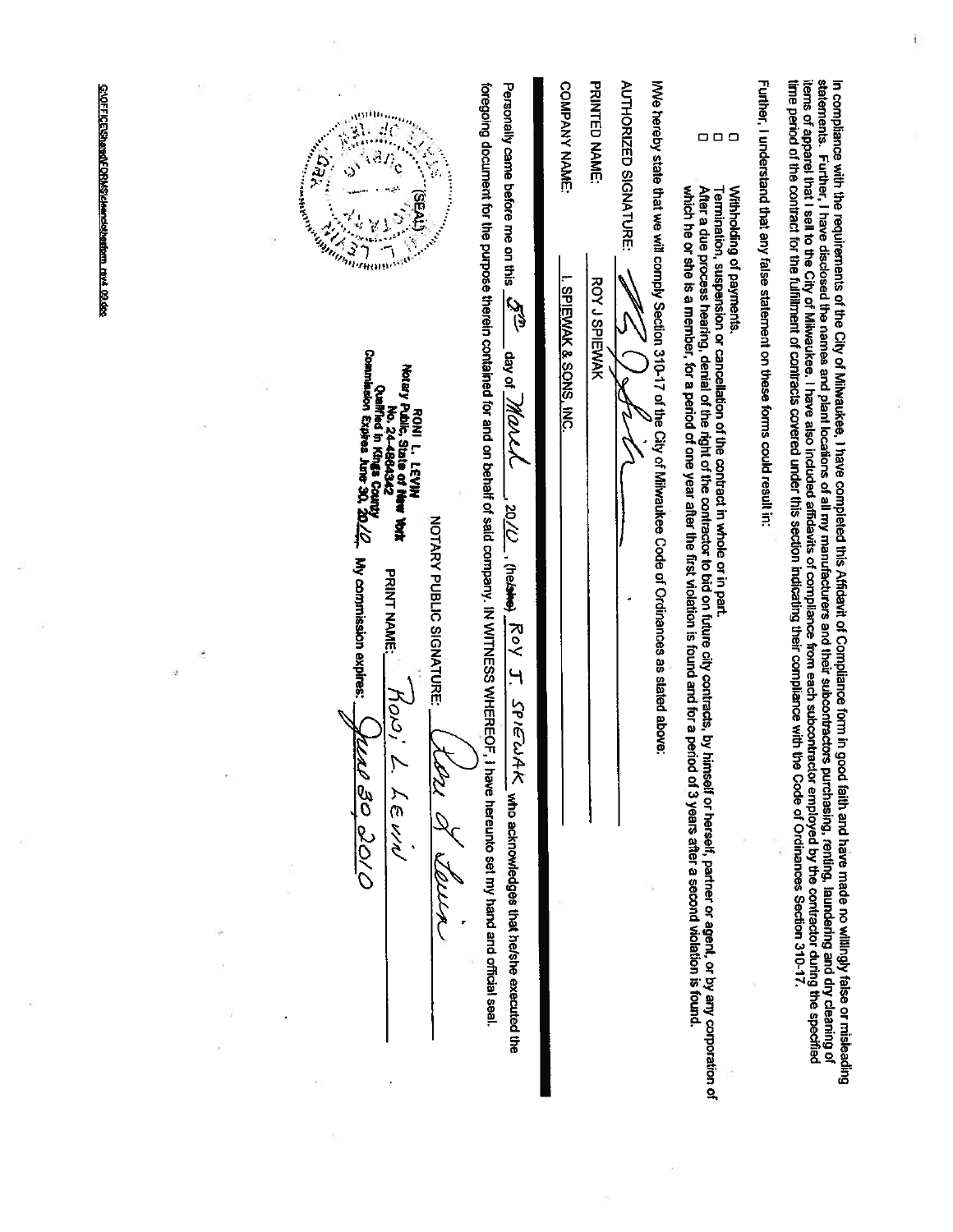#### CITY OF MILWAUKEE - DEPARTMENT OF ADMINISTRATION PROCUREMENT SERVICES SECTION

AFFIDAVIT OF COMPLIANCE - PROCUREMENT OF ITEMS OF APPAREL FROM RESPONSIBLE MANUFACTURERS PROVISION

**BEVREP MUNISER** 

 $are Gl1/09$ 

**RETAIL SUPPLIER:** 

2291

This amdevit of compliance will be the contractor's sworn statement that facilities identified on this form are responsible manufacturers as defined in the Milwaukee Code of Ordinances 310-17 sub. 2-d. Contractors shall procure and submit sworn reports or affidavits from every subcontractor employed by the contractor during the specified time period of the context for the fulfilment of contracts covered under this section. In the event that any information provided by the contractor or subcombactor changes during the specified time period of the contract, the contractor shall submit or cause to be submitted to the purchasing director sworn reports or affidavits relating to the updated information.

A. Below, provide the name and address of the companies and facilities and the items of apparel that have been or will be manufactured, distributed, iaundered or dry cleaned under this contract and provide the base hourly wage and the percent of wage level paid as health benefits for persons working at the facilities in which the items of apparel have been or will be manufactured or distributed, laundered, or dry cleaned (altach additional sheet, if necessary):

| <b>NAME OF MANUFACTURER/</b><br>CONTRACTOR/SUBCONTRACTOR | <b>ADDRESS</b>  | <b>CITY</b> | <b>STATE</b> | <b>ZIP</b> | <b>BASE HOURLY</b><br><b>WAGE*</b> | % OF WAGE<br>LEVEL PAID AS<br><b>HEALTH</b><br><b>BENEFITS</b> |
|----------------------------------------------------------|-----------------|-------------|--------------|------------|------------------------------------|----------------------------------------------------------------|
| BADGER UNIFORM CO.                                       | 4854 S. 10TH ST | MILWALKEE   | WI           | 53221      | 12.00                              | $2\%$                                                          |
|                                                          |                 |             |              |            |                                    |                                                                |
| з                                                        |                 |             |              |            |                                    |                                                                |
| 4.                                                       |                 |             |              |            |                                    |                                                                |

B. Below, provide the names and address of all owners of the facilities in which the items of apparel have been or will be manufactured, distributed, laundered or dry cleaned under this contract and provide the base hourly wage and the percent of wage level paid as health benefits for persons working at the facilities in which the items of apparel have been or will be manufactured or distributed, laundered, or dry cleaned. (attach additional sheet, if necessary):

| NAME OF MANUFACTURER/<br><b>CONTRACTOR/SUBCONTRACTOR</b> | <b>ADDRESS</b>  | <b>CITY</b> | <b>STATE</b>  | 7P    | <b>BASE HOURLY</b><br><b><i>WAGE</i></b> | % OF WAGE<br>LEVEL PAID AS<br><b>HEALTH</b><br><b>BENEFITS</b> |
|----------------------------------------------------------|-----------------|-------------|---------------|-------|------------------------------------------|----------------------------------------------------------------|
| PATRICIA KLEIN                                           | 475 OBERUNAVES. | LACELLOOD   | $\mathcal{N}$ | 0870। | 16.00                                    | ిడ                                                             |
| 2.<br>HARVEY KLEIN                                       |                 |             |               |       |                                          |                                                                |
| 3.<br><b>BARRY KLEIN</b>                                 |                 |             |               |       |                                          |                                                                |
| 4.<br>BRUCE KLEIN                                        |                 |             |               |       |                                          |                                                                |

"THE SUCCESSFUL BIDDER MUST COMPLY WITH THE HOURLY NON-POVERTY WAGE TABLE WHICH CAN BE FOUND ON THE PROCUREMENT SERVICES WEB SITE AT: http://www.city.milwaukee.gov/display/router.asp?docid=327

PLEASE MAKE SURE YOU ARE USING THE MOSE CURRENT WAGE TABLE AT THE TIME THIS AFFIDAVIT IS COMPLETED. IF THIS AFFIDAVIT DOES NOT

 $\frac{1}{4}$ 

 $\overline{a}$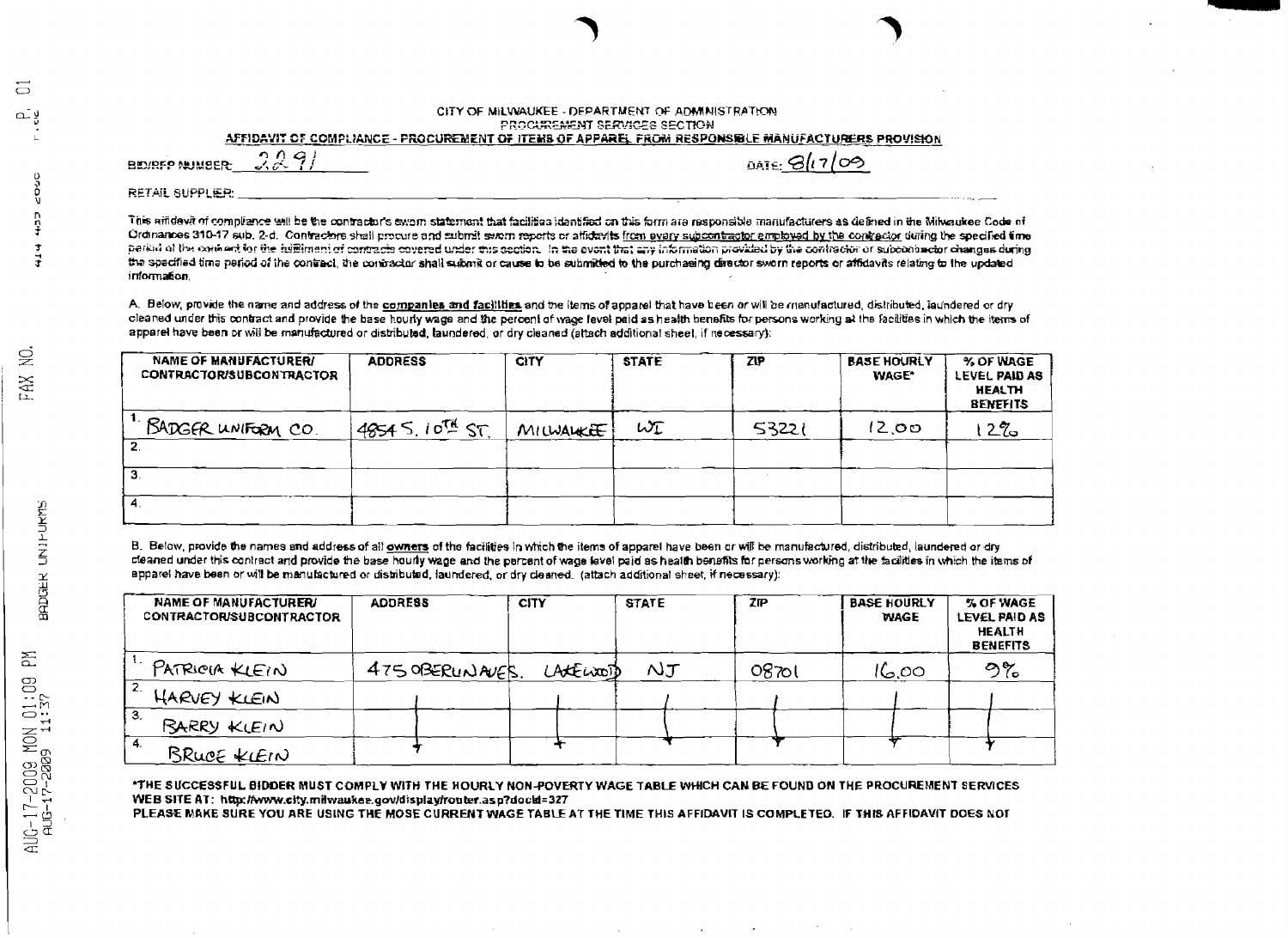### COMPLY WITH THE ABOVE REQUIREMENTS FOR WAGES AND BENEFITS PAID. THE BID MAY BE REJECTED

in compliance with the requirements of the City of Milwaukee, I have completed this Affidavit of Compliance form in good faith and have made no willingly false or misleading statements. Further, I have disclosed the names and plant locations of all my manufacturers and their subcontractors purchasing, renting, laundering and dry cleaning of items of apparel that I sell to the City of Milwaukes. I have also included affidavits of compliance from each subcontractor employed by the contractor during the specified time period of the contract for the fulfilment of contracts covered under this section indicating their compliance with the Code of Ordinances Section 310-17.

Further, I understand that any false statement on these forms could recult in:

- $\mathbf D$ Withholding of payments.
- Termination, suspension or carrosilation of the contract in whole or in part.  $\Gamma$
- After a due procese hearing, denial of the right of the contractor to bid on future city contracts, by himself or herself, partner or agent, or by any corporation of  $\overline{1}$ which he or she is a member, for a pariod of one year after the first victation is found and for a regiod of 3 years after a second violation is found.

 $\mathbb{S}$ 

 $\overline{a}$ 

**TOTAL** 

I/We hereby state that we will comply Section 310-17 of the City of Milwaukee Code of Ordinances as stated above:

**AUTHORIZED SIGNATURE:** PRODUCTION MGR TOM HOFFENSON PRINTED NAME: RED THE UNIFORM TAILOR, INC **COMPANY NAME:** Parsonally came before me on this  $/7$ <sup>th</sup> day of  $\frac{\mu_{\alpha\alpha}+1}{\mu_{\alpha\beta}+1}$  (nelshe) He who acknowledges that he she executed the foregoing document for the purpose therein contained for and on behalf of said company. IN VVITNESS WHEREOF, I have here unto set my hand and official seal NOTARY PUBLIC SIGNATURE (SEAL) aartan<sub>an</sub> THERESA A GERHARD PRINT NAME ID # 2378713 NOTARY PUBLIC OF NEW JERSEY My commission expires: Commission Expires 10/3/2013 G:\OFFICE\Shored\FORMS\cleancluthestorn rev4 09.doc

 $\approx$ 

 $\trianglerighteq$ FAX

준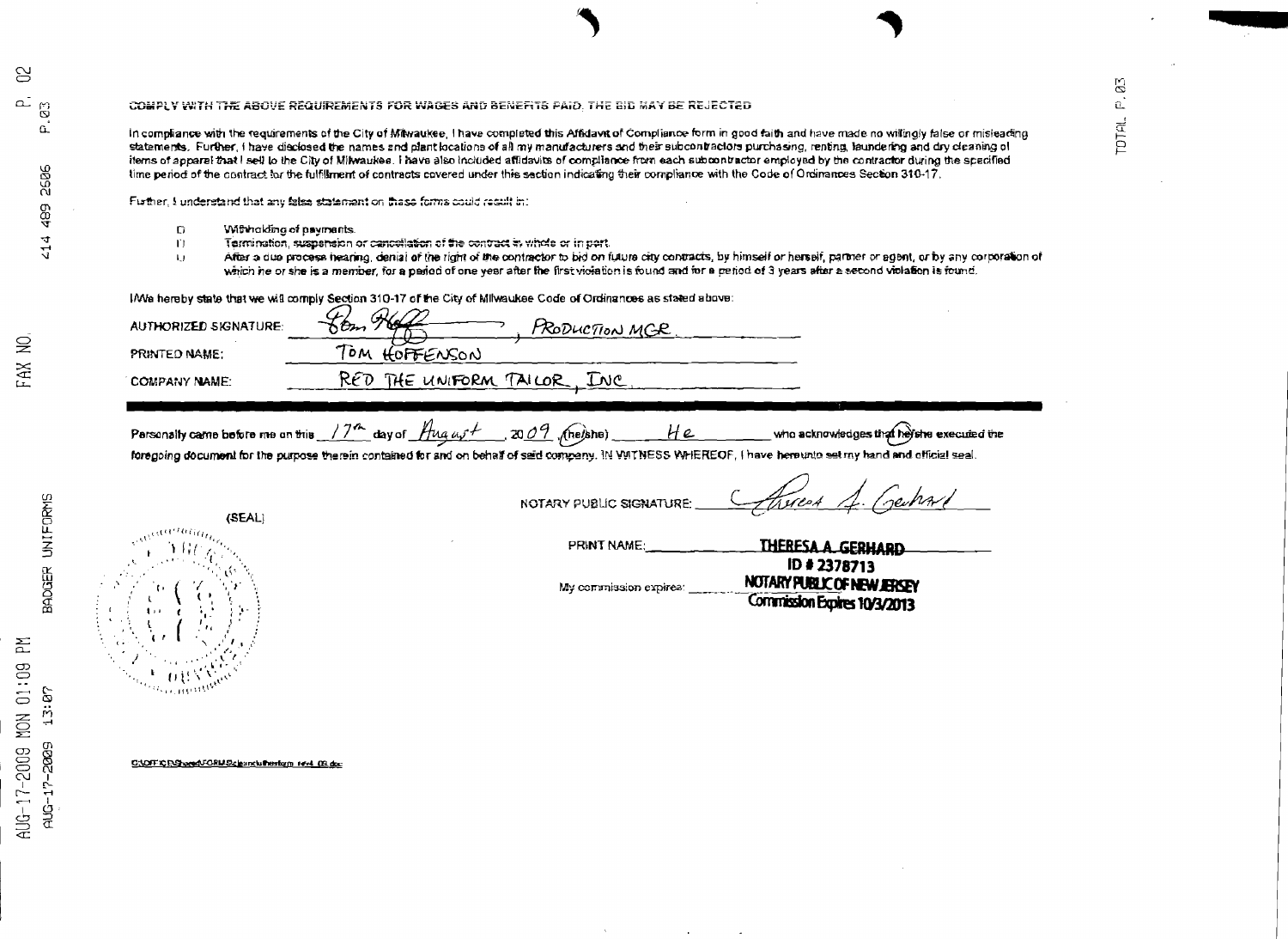## CITY OF MILWAUKEE - DEPARTMENT OF ADMINISTRATION PROCUREMENT SERVICES SECTION

## AFFIDAVIT OF COMPLIANCE - PROCUREMENT OF ITEMS OF APPAREL FROM RESPONSIBLE MANUFACTURERS PROVISION

BID/RFP NUMBER: 2291 DATE: August 13, 2009

RETAIL SUPPLIER:

This affidavit of compliance will be the contractor's sworn statement that facilities identified on this form are responsible manufacturers as defined in the Milwaukee Code of Ordinances 310-17 sub. 2-d. Contractors shall procure and submit sworn reports or affidavits from every subcontractor employed by the contractor during the specified time period of the contract for the fulfillment of contracts covered under this section, In the event that any information provided by the contractor or subcontractor changes during the specified time period of the contract. the contractor shall submit or cause to be submitted to the purchasing director sworn reports or affidavits relating to the updated information.

A. Below, provide the name and address of the companies and facilities in which items of apparel have been or will be manufactured, distributed, laundered or dry cleaned under this contract and provide the base hourly wage and the percent of wage level paid as health benefits for persons working at the facilities in which the items of apparel have been or will be manufactured or distributed, laundered, or dry cleaned (attach additional sheet, if necessary):

| NAME OF MANUFACTURER/<br>CONTRACTOR/SUBCONTRACTOR | <b>ADDRESS</b>    | <b>CITY</b>      | <b>STATE</b>       | <b>ZIP</b>          | <b>BASE HOURLY</b><br><b>WAGE</b> | % OF WAGE<br>LEVEL PAID AS<br><b>HEALTH</b><br><b>BENEFITS</b> |
|---------------------------------------------------|-------------------|------------------|--------------------|---------------------|-----------------------------------|----------------------------------------------------------------|
| LIAN XING CLOTHES FACTORY                         | FOSHAN NANHAI     | PING ZHOU        | XIAXI, CHINA       |                     | $*$ 8 RMB / HR                    | 15%                                                            |
| (OWNER: MR. PING ZHI HUA)                         |                   |                  |                    |                     |                                   |                                                                |
| 2. RULEVILLE MANUFACTURING CO.                    | 902 N. OAK AVENUE | <b>RULEVILLE</b> | <b>MISSISSIPPL</b> | 38771<br><b>USA</b> | ** $$10.61 / HR$                  | 10%                                                            |
| (OWNERS: MR. ROY SPIEWAK,<br>MR. GERALD SPIEWAK)  |                   |                  |                    |                     |                                   |                                                                |

\* Factory has advised 4.40 RMB is District legal wage, but that they pay 8 RMB hourly wage to senior operators working on this contract.

B. Below, provide the names and address of all owners of the facilities in which the items of apparel have been or will be manufactured, distributed, laundered or dry cleaned under this contract and provide the base hourly wage and the percent of wage level paid as health benefits for persons working at the facilities in which the items of apparel have been or will be manufactured or distributed, laundered, or dry cleaned. (attach additional sheet, if necessary):

| <b>NAME OF MANUFACTURERI</b><br>CONTRACTOR/SUBCONTRACTOR | <b>ADDRESS</b>                               | <b>CITY</b>     | <b>STATE</b>    | <b>ZIP</b> | <b>BASE HOURLY</b><br><b>WAGE</b> | % OF WAGE<br>LEVEL PAID AS<br><b>HEALTH</b><br><b>BENEFITS</b> |
|----------------------------------------------------------|----------------------------------------------|-----------------|-----------------|------------|-----------------------------------|----------------------------------------------------------------|
| . SPIEWAK & SONS, INC.                                   | 463 7 <sup>IH</sup> AVE, 11 <sup>IH</sup> FL | <b>NEW YORK</b> | <b>NEW YORK</b> | 10018 USA  | \$12.50 HR                        | 9%                                                             |
| (OWNERS: MR. ROY SPIEWAK,<br>MR. GERALD SPIEWAK)         |                                              |                 |                 |            |                                   |                                                                |
|                                                          |                                              |                 |                 |            |                                   |                                                                |
|                                                          |                                              |                 |                 |            |                                   |                                                                |

\*\* Workers on this contract range from \$10.61/hour - \$16.67/hour. They do customization work, not straight sewing.

\*THE SUCCESSFUL BIDDER MUST COMPLY WITH THE HOURLY NON-POVERTY WAGE TABLE WHICH CAN BE FOUND ON THE PROCUREMENT SERVICES WEB SITE AT: http://www.city.milwaukee.gov/display/router.asp?docid=327

PLEASE MAKE SURE YOU ARE USING THE MOSE CURRENT WAGE TABLE AT THE TIME THIS AFFIDAVIT IS COMPLETED. IF THIS AFFIDAVIT DOES NOT